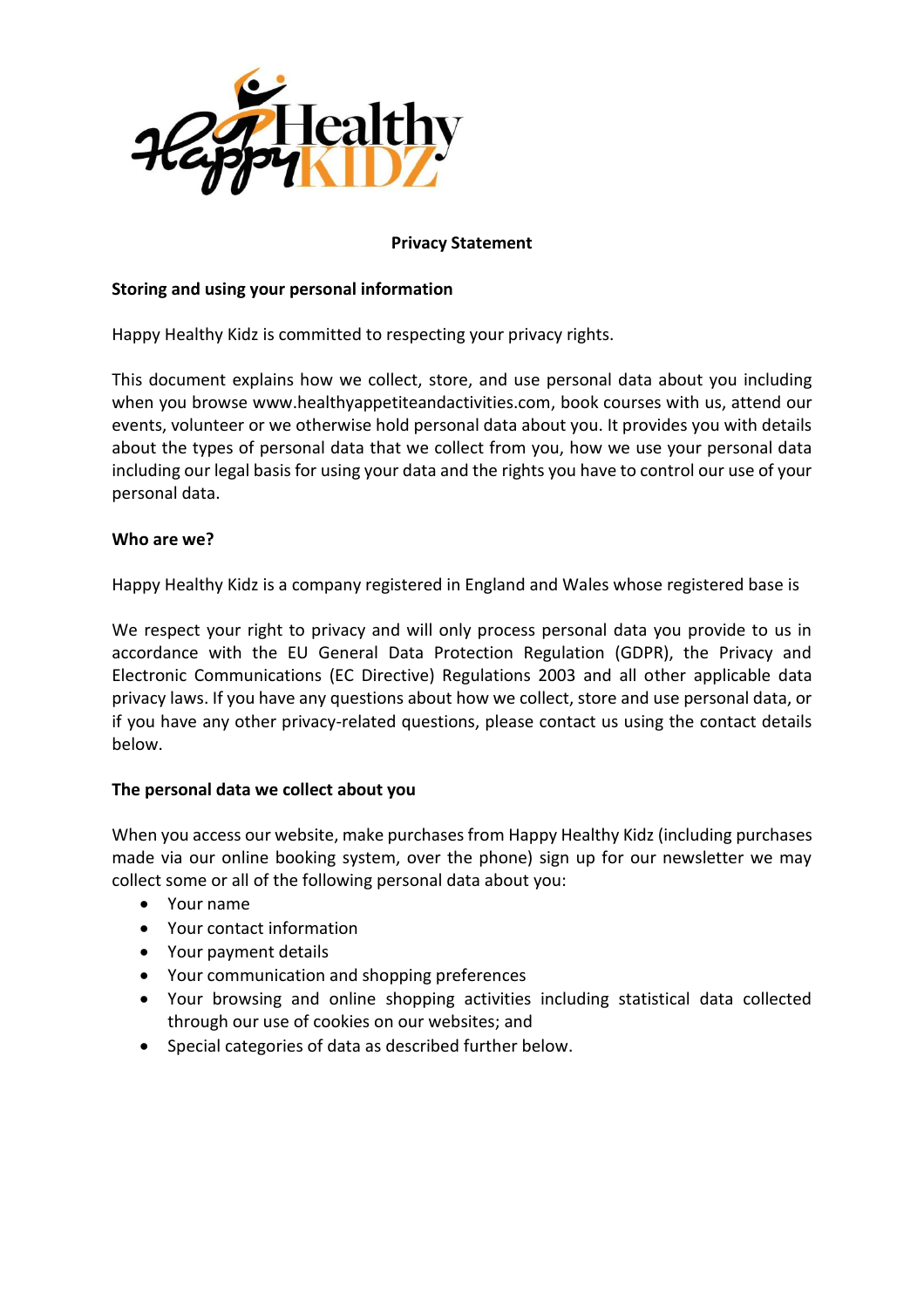

## **How and why, we use your personal data**

How and why we use your data will depend on the purpose for which we have collected it from you.

## **Why we use your data?**

- Enquiries for our legitimate interests in dealing with your enquiry.
- Bookings In order to perform our contractual obligations to you.
- Event participants For our legitimate interests in administering and delivering our events and, where applicable, in order to perform our contractual obligations to you.
- Volunteers For our legitimate interests in administering and delivering our events.
- Newsletter subscribers For our legitimate interests in promoting and marketing our activities.

If you wish to unsubscribe from any of our newsletters at any time, please update your preferences using the links in our emails or contact us directly.

Website users – For our legitimate interests in improving our services, events and courses including our website user experience.

In each case we will also process personal data to the extent that we need to do so to comply with any applicable legal obligation and may in exceptional circumstances need to process your personal data to protect your vital interests.

# **How and why we may process special categories of personal data**

We may need to use information revealing your racial or ethnic origin, political opinions, religious or philosophical beliefs, trade union membership, genetic data, biometric data or information about your health, sex life or sexual orientation. We will only use this kind of information in the following ways, where:

- We have your explicit consent;
- It is necessary for us to use this information to protect your vital interests or those of another person where it is not possible to obtain consent;
- It is necessary for us to do so in connection with the establishment, exercise or defence of legal claims or whenever courts are acting in their judicial capacity; or
- In exceptional circumstances, another of the grounds specified in law for processing special categories of personal data are met.

In particular, we will need to collect these special categories of personal data for most event participants and volunteers to ensure that we can deliver our events safely and to meet the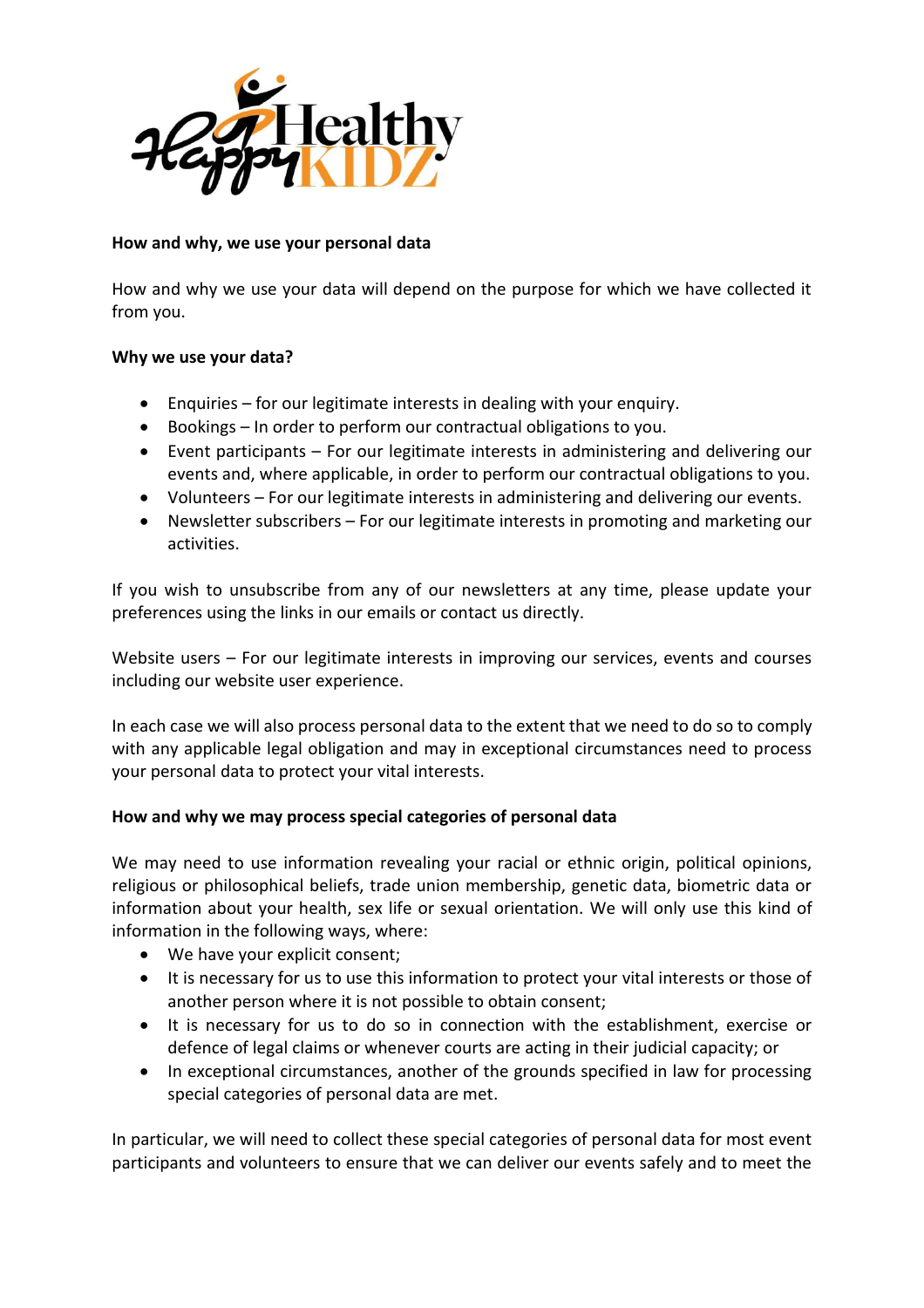

needs of our participants and volunteers. This information is only ever provided to us directly by you or by the parent, other person, school or other organisation booking the event on behalf of the participant.

## **Who we may share your information with:**

We do not sell, rent, or otherwise provide personally identifiable information to third parties without your consent.

By consenting to the information within this policy you are agreeing to us sharing your data provided to us with Happy Healthy Kidz and relevant Authority.

## **We may disclose your personal data where necessary to:**

- To the parent, school or other person or organisation who arranged your attendance at our events;
- To any emergency contacts provided by you or on your behalf;
- To any organisation or other entity which may acquire or merge with us; and
- To law enforcement and regulatory agencies in connection with any investigation to help prevent unlawful activity or where we have a legal right or duty to use or disclose your information (including for safeguarding or crime or fraud prevention purposes).

# **Keeping your data secure:**

We will use technical and organisational measures to safeguard your personal data, for example:

- We store your personal data on secure servers; and access to your personal data is limited to authenticated and approved staff.
- While we will use all reasonable efforts to safeguard your personal data, you acknowledge that the use of the internet is not entirely secure and for this reason we cannot guarantee the security or integrity of any personal data that is transferred from you or to you via the internet.

### **Cookies:**

Our website uses cookies to collect information about visitors. Cookies are small data files which are placed on your computer or other device by our website and which collect certain data, some of which may be personal. This enables us to tailor our service offering (including the website) to provide you with products and services which are more relevant to your individual tastes.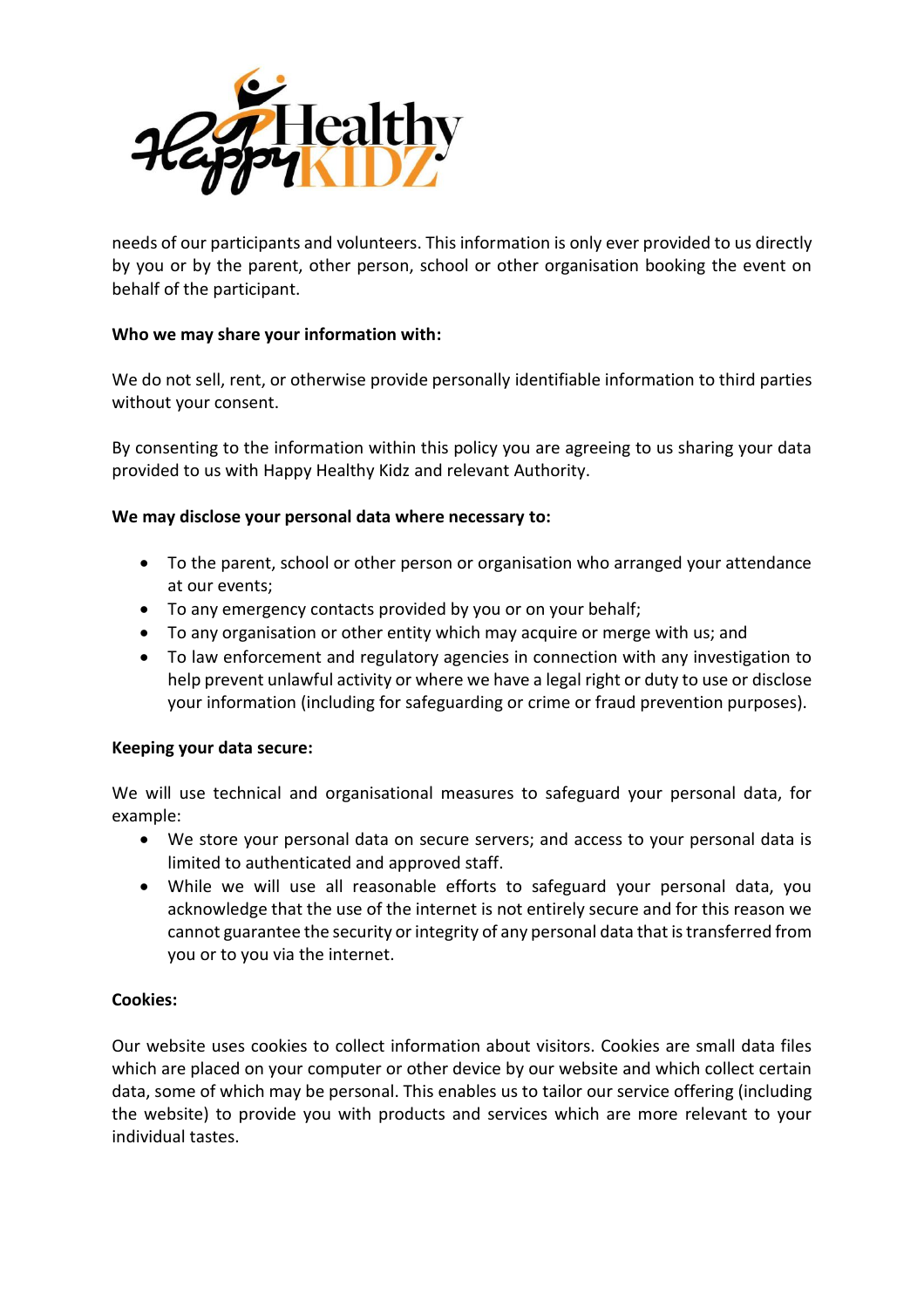

You may change your website browser settings to reject cookies, although please note that if you do this it may impair the functionality of this Website. Happy Healthy Kidz cookies do not store any personal information relating to you or your credit cards.. For further information about cookies, including how to refuse cookies, please visit www.allaboutcookies.org.

# **Transfer of data out of the EEA:**

Some of our external service providers are based outside the European Economic Area ("EEA") or otherwise process some of your personal data outside the EEA.

Whenever we transfer your personal data out of the EEA, we ensure a similar degree of protection is afforded to it by ensuring at least one of the following safeguards are implemented:

- The countries we transfer your personal data to have been deemed to provide an adequate level of protection for personal data by the European Commission;
- We use contractual clauses approved by the European Commission which give personal data similar protection to that which it has in the EEA; or
- Where we use providers in the US, we may transfer data to them if they are part of the Privacy Shield which requires them to provide similar protection to personal data that applies within the EEA.
- Please contact us if you would like further information on the specific mechanism used by us when transferring your personal data out of the EEA.

### **Your rights:**

You have rights under data protection laws, in certain circumstances, including to:

- Request access to personal information that we may process about you
- Require us to correct any inaccuracies in your information free of charge
- To require us to erase personal data that we may process about you where this is no longer required to be processed by us
- To object to or restrict our processing of some of your personal information in certain circumstances
- If you wish to exercise any of these rights, you should put your request in writing and provide us with enough information to identify you. If we need further information we will let you know.

If you have any concerns or questions as to the way in which we process your information please do contact us. In addition you have a right to bring a complaint with the Information Commissioner's Office or other applicable authority. More information on the Information Commissioner's Office and your rights is available at www.ico.org.uk.